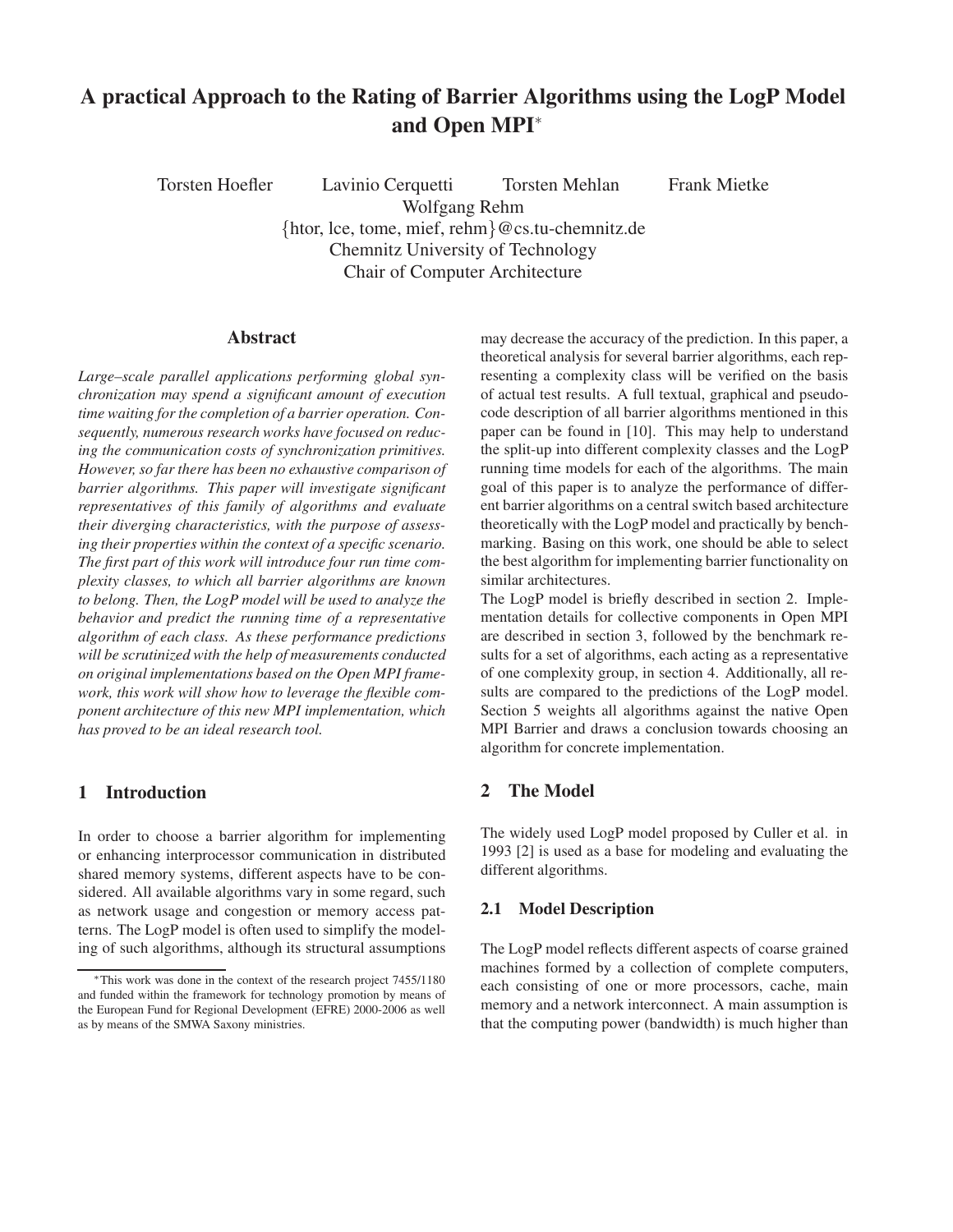the network communication bandwidth. The following four parameters compose the LogP model:

- *L* communication delay (**upper** bound on the latency for NIC-to-NIC messages from one processor to another)
- *o* communication overhead (time that a processor is engaged in transmission or reception of a single message)
- *g* gap (indirect communication bandwidth, minimum interval between consecutive messages, *bandwidth* <sup>∼</sup> <sup>1</sup>  $\frac{1}{a}$
- *P* number of processors

The parameters of the LogP model can be divided into two tiers, the CPU layer and the network layer. The o-parameter can be further split in one parameter on the receiver side  $(o_r)$  and one on the sender side  $(o_s)$ . A visualization of the role of the different parameters for a given network (e.g. Ethernet) is depicted in Figure 1.



**Figure 1. Visualization of the LogP parameters**

An additional study [3] describes options for assessing the network parameters of actual supercomputers. By using such approximations to parametrize the LogP model it is possible to estimate the real running time of the mentioned barrier algorithms on real systems.

## **2.2 Further Assumptions**

All nodes are connected through an interconnect network with the following simplifying characteristics:

- full bisectional bandwidth
- full duplex operation (parallel send/receive)
- the forwarding rate is unlimited
- the latency (*L* from LogP model) is constant above all messages
- the overhead (*o*) for processing the TCP/IP protocol is bigger than the gap (*g*) and the latency (*L*) of the interconnect
- the overhead (*o*) is constant for all messages (and to simplify  $o = o_r = o_s$ )

The communication characteristics are defined as follows. The time to send and receive a single message<sup>1</sup> can be approximated to  $o_s + L + o_r$ , and the time to send *n* messages<sup>2</sup> can be estimated as  $o_s + (n-1) max\{o_s, g\}^3$ . The time to receive *n* messages (relative to the first packet sent on the sender side) can be modeled as  $o<sub>s</sub> + L + o<sub>r</sub> + (n - \frac{1}{2})$  $1) max\{o_s, g\}.$ 

Additionally, some constructs show up frequently and are defined as follows:

$$
f_r = max\{o_r, g\} \tag{1}
$$

$$
f_s = \max\{o_s, g\} \tag{2}
$$

$$
t_r = max{f_r, o_s + L + o_r}
$$
  
= 
$$
max{max{g, o_r}, o_s + L + o_r}
$$
  
= 
$$
max{a, o_s + L + o_r}
$$
 (3)

$$
I = \max\left(\frac{g}{g}, \frac{g}{g} + \frac{L}{g} + \frac{\sigma}{g}\right) \tag{4}
$$

$$
t_s = \max\{g, o_s + L + o_r\} \tag{4}
$$

With the aforementioned assumptions follows

$$
f_r = f_s = o \tag{5}
$$

$$
t_r = t_s = 2o + L \tag{6}
$$

Throughout this paper, we will distinguish between *t<sup>r</sup>* and *t<sup>s</sup>* in order to emphasize the semantic properties of the algorithms being analyzed.

### **3 Implementation with Open MPI**

Open MPI, presented in [5], has been chosen as the hosting framework for the barrier algorithms due to its open and extensible nature, and in view of the easiness with which new collective algorithms can be integrated and tested. The general architecture of Open MPI will be briefly described in the following. However, Open MPI is presently undergoing a heavy development phase, and some of its layers have been recently redesigned. As it is still unclear whether new structural changes are about to happen, this section will refer to the current Open MPI pre-release state.

<sup>&</sup>lt;sup>1</sup>1 : 1 communication<br> $\frac{1}{2}$  : *n* communication with enqueuing

 $3$ the time  $o_s$  and  $g$  can run in parallel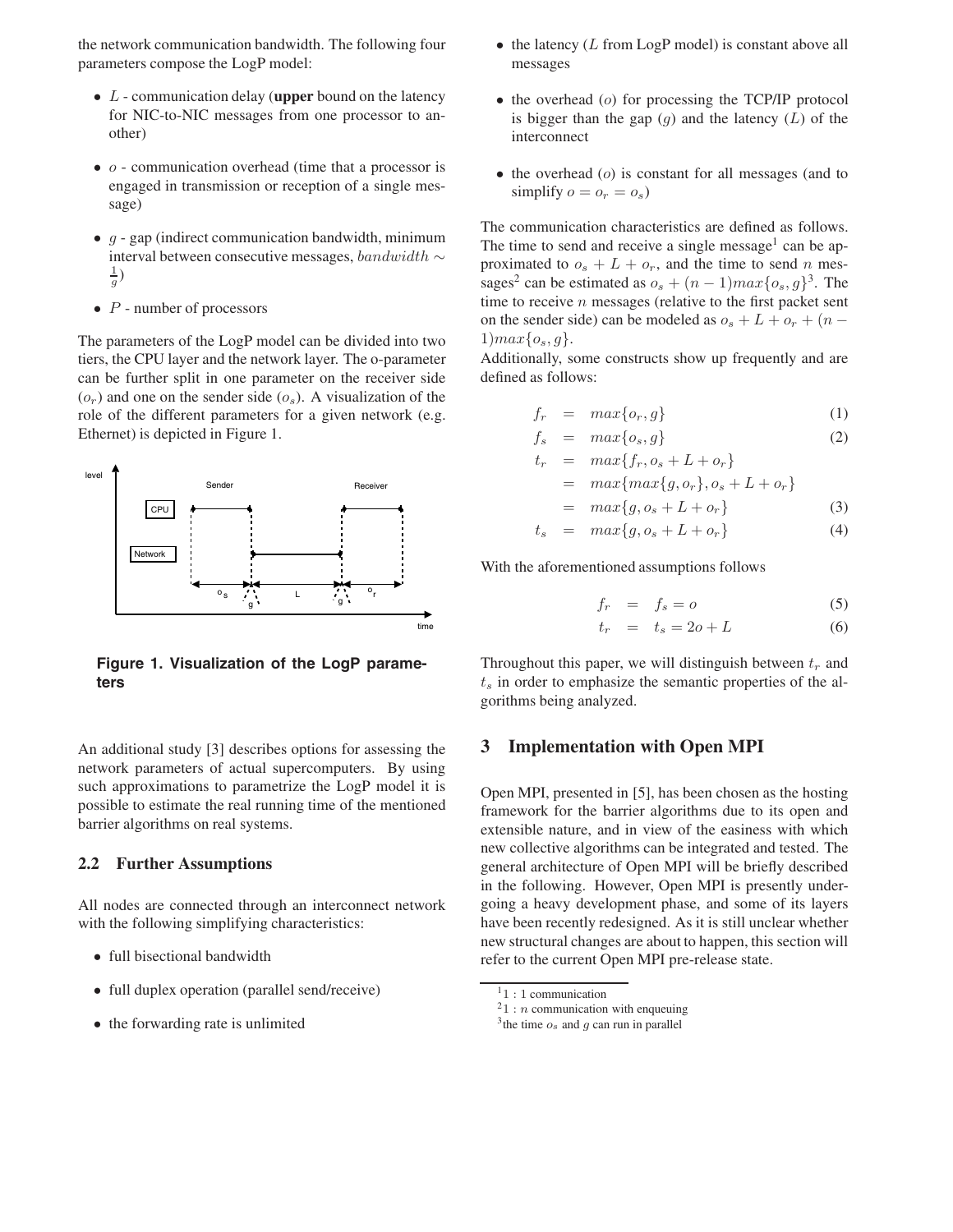## **3.1 Component Framework**

The architecture of Open MPI described in [5] and [13] has changed slightly and can be currently described as consisting of three distinct software tiers:

- 1. **MPI** MPI Layer
- 2. **RTE** Run Time Environment
- 3. **MCA** Modular Component Architecture

The MPI Layer is the adaption layer integrating the MPI standard into the underlying functionality (mainly the RTE and the MCA). The RTE layer provides services at run time (e.g. process start up or output forwarding). As these layers do not have to be modified in order to incorporate new collective algorithms, they will not be investigated further. The MCA layer is a component framework called Modular Component Architecture (formerly MPI Component Architecture). It manages the layers below by providing several services (e.g. finding components and processing user parameters). Each major functional area has an associated component framework which manages multiple modules performing related or identical tasks. Each component is clearly defined by an interface and offers functional services to the upper tier.

The framework with all its layers, example component frameworks (components A and Z) and managed modules are shown in figure 2.



**Figure 2. Open MPI Architecture**

The next listing shows a number of frameworks already implemented in Open MPI. However, the architecture is open enough to add arbitrary functionality with new frameworks.

- **PTL** the Point-to-point Transport Layer consists of network specific modules responsible for low-level data transfer. It can be seen as a kind of device driver.
- **PML** the Point-to-point Management Layer provides several transport services for the MPI Layer (e.g. segmentation and reassembly, striping or reliability).
- **COLL** the Collective framework provides modules for collective operations.
- **TOPO** the Topology framework offers processes running within an MPI job a facility which allows the MPI library components to perform locality-based optimizations (e.g. in grid environments).

As this paper will focus on the concerns of the COLL framework, the remaining layers will not be considered further. In order to understand the structure of a single COLL component, the general lifetime of a component has to be described.

## **3.2 A Components Life-cycle**

As described in [13], a component runs through five stages during its existence within the MCA: selection, initialization, checkpoint/restart, normal operation and finalization. Figure 3 shows the order in which these stages are traversed. Each communication is directly associated with a single COLL module, although several of them are allowed to share their source code. In other words, only one instance of a COLL component delivering a specific functionality can be active at any time for a specific communicator, and the state of each COLL module is relative to the hosting communicator.



**Figure 3. A Components Lifecycle**

The "selection" is done during the creation of a new communicator (including MPI\_COMM\_WORLD and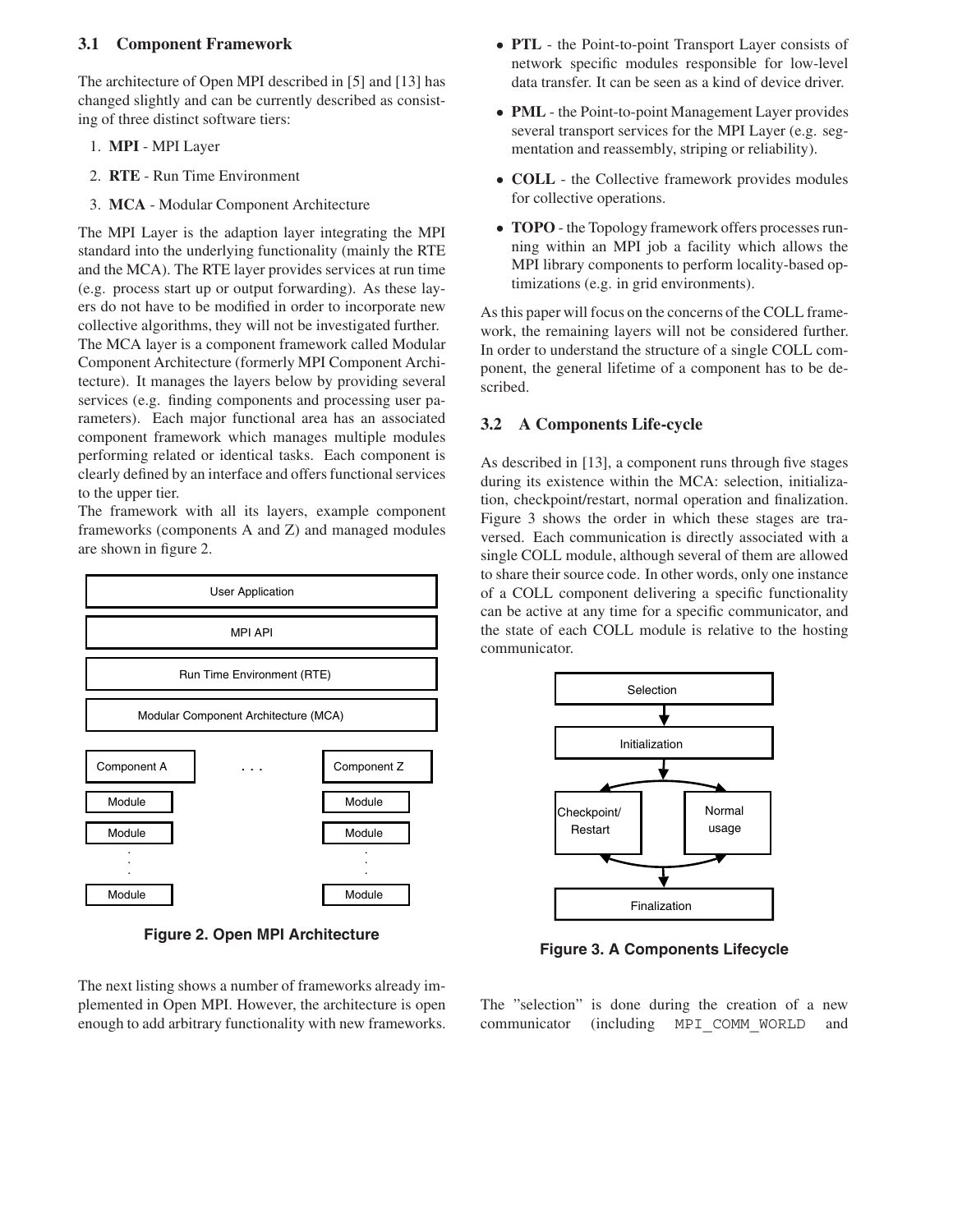MPI\_COMM\_SELF), typically triggered inside the MPI API functions MPI\_INIT, MPI\_COMM\_CREATE, MPI\_COMM\_DUP or MPI\_COMM\_SPLIT. Due to the fact that no special hardware support is needed, the component does not need to check for it and returns the configured priority (swbarr priority), or 20 by default.

The winning component enters the "initialization" phase and the COLL framework calls the mca coll <name> module init function. The component initializes all data structures and calculates the communication partners for each algorithm and round in advance to speed the critical path up. The used algorithm can be selected as mca-parameter (swbarr\_selection). If no algorithm is selected, the default will be 0, which means that each algorithm is benchmarked for this communicator and the fastest one is chosen automatically. Several additional mca-parameters are read during this phase and saved for the communicator (e.g. the *n*-parameter for the Combining Tree).

The "checkpoint/restart" stage has to take care of messages which are currently on the fly and has to drain all queues. The COLL module used in this paper does not implement directly this functionality, but rather delegates it to the underlying PTL components.

"Normal usage" is the state in which the requested collective operations (e.g. MPI\_Barrier()) are actually performed. Previously stored data may be extracted from the communicator on as-needed basis, and the selected functionalities are activated by way of the corresponding function pointer provided to the COLL in the initialization phase.

The finalization step requests the module to clean up all used data structures and drain the network in order to unload cleanly. The function mca\_coll\_<name>\_module\_finalize is called to trigger the cleanup.

## **4 Benchmark Results**

This section will present benchmark results for the representative algorithms of each complexity class. Four complexity domains for barrier algorithms can be identified on the basis of the LogP model:

- 1.  $O(P) \Rightarrow$  Central Counter [4, 6]
- 2.  $O(n \cdot log_n P) \Rightarrow$  Combining Tree [15], f-way Tournament [7] and MCS [11]
- 3.  $O(log_2 P)$  with broadcast  $\Rightarrow$  Tournament [9] and BST [14]
- 4.  $O(log_2 P)$  without broadcast  $\Rightarrow$  Butterfly [1], Pairwise Exchange [8] and Dissemination [9]

All algorithms have been implemented in a new COLL component within the Open MPI framework, as described in section 3. The dynamic algorithm selection and the input of configuration values (mainly the group size *n* of the Combining Tree Barrier) have been realized by utilizing the mca\_parameter functions, which can be used to parametrize the module during runtime.

The resulting code was executed on our local cluster, consisting of 528 Pentium III 800 MHz nodes interconnected with an Extreme Black Diamond 6x96-Port Fast Ethernet switch. This switch satisfies nearly all the requirements stated in section 2.2.

The results achieved using the Pallas Micro-Benchmark [12] and their analysis according to the LogP model will be shown in the following sections of this paper.

#### **4.1 Central Counter**

The central counter is already implemented in the Open MPI framework, as the runtime for small sets of processors is extremely low, even though the scaling with processor count is still suboptimal. Currently, the Open MPI framework defines a threshold processor number (as an MCA parameter) used to switch the barrier logic between the central counter and another logarithmic implementation. This feature was disabled during the tests in order to ensure the utilization of the former algorithm. The results are shown in figure 4. The algorithm runtime prediction in the LogP



**Figure 4. Central Counter**

model is shown in figure 5. The left part denotes phase 1, where each processor  $P > 0$  sends a packet to processor  $P = 0$ , that it reached the barrier. The abscissa presents the time (*t*) and this illustration assumes that all processors reach their barrier at  $t = 0$ . Even if all processors send simultaneously and the latency is equal for all of them,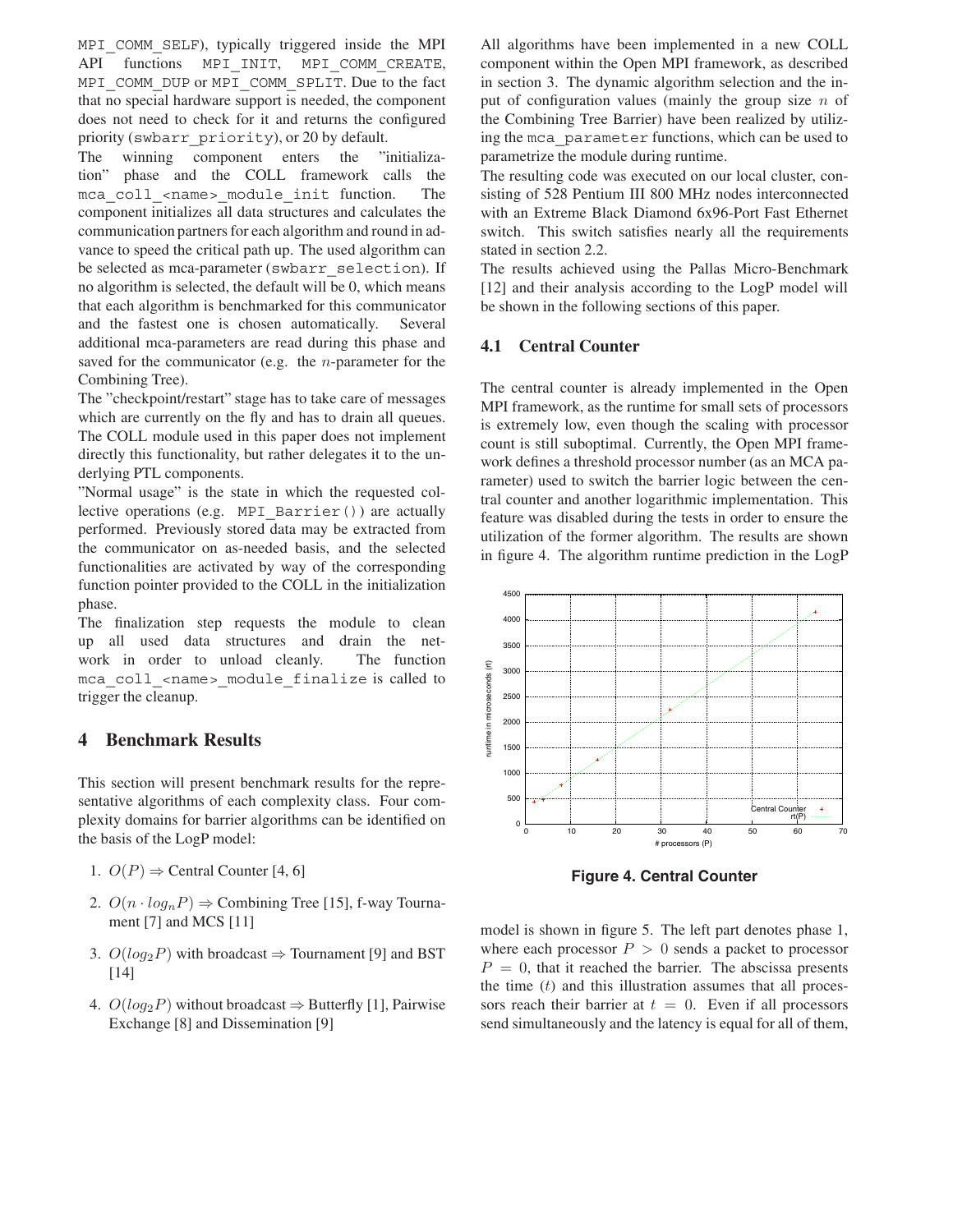the packets are serialized at the receiver, because a received packet "blocks" the network interface for the time *fr*. Phase 2 starts immediately after all packets have been received. The same blocking appears during the send operation, because every sent packet "blocks" the sender for the time *fs*. All following LogP figures can be read in the same way. Phase 1 is finished after



**Figure 5. LogP for Central Counter**

$$
rt_{phase1} = o_s + L + (P - 2)f_r + o_r
$$

Phase 2 starts at  $T = rt_{Phase1}$  and the runtime until the last node is notified can be predicted as

$$
rt_{phase2} = o_s + (P-2)f_s + L + o_r
$$

whereby Node 0 finished the barrier after

$$
rt_{node0} = rt_{phase1} + o_s + (P-2)f_s
$$
  
=  $2o_s + o_r + L + (P-2)f_r + (P-2)f_s$ 

Node  $i \in \{1, \dots, P\}$  finishes after

$$
rt_{nodei} = rt_{phase1} + o_s + L + (i - 1)f_s + o_r
$$
  
= 2(o\_s + L + o\_r) + (P - 2)f\_r + (i - 1)f\_s

The last Node (*P*) and the whole barrier finishes after

$$
rt = 2(o_s + L + o_r) + (P - 2)f_r + (P - 2)f_s
$$

#### **Impact of the Pallas Benchmark Loop**

The Pallas Benchmark makes use of a loop, which by default is executed 1000 times  $(b = 0; b < 1000; b + +)$ , to measure the running time of the barrier operation. This loop could have an impact on our results, due to the fact that some nodes may enter a new barrier  $(b+1)$  before all nodes have completed the previous one (*b*). This is namely the case in the central counter, as P1 finishes the barrier after

$$
rt = 2(o_s + L + o_r) + (P - 2)f_r
$$

and sends its packet for the new barrier  $b + 1$  to P0, which is still sending packets related to the previous barrier *b*. The first packet arrives and is enqueued by the MPI library, as no matching receive was posted yet. P0 posts the first receive after it completes barrier *b*. The operating system has already processed the message and the MPI layer has stored it in a buffer, so *f<sup>r</sup>* has been paid already (by delaying barrier *b*) for the first messages, when P0 enters barrier  $b + 1$ . This adds a constant overhead to barrier *b* in each round (processing  $o_r$  for messages of barrier  $b + 1$ ), and it is easy to see that the asymptotic behavior is not changed.

*rt* can be simplified under the assumptions taken in 2.2 and a large processor count *P*:

$$
rt = 2(o_s + L + o_r) + (P - 2)f_r + (P - 2)f_s
$$
  
\n
$$
o = o_r = o_s
$$
  
\n
$$
f_r = f_s = o(o > g)
$$
  
\n
$$
rt \approx 2(2o + L) + 2o(P - 2)
$$
  
\n
$$
\approx 2(L + Po)
$$

Thus, we expect the runtime (*rt*) to behave like a linear function.

#### **4.2 Combining Tree**

The Combining Tree algorithm is used to represent a  $O(n \cdot n)$  $log_n P$ ) algorithm. According to the LogP model, the runtime of phase 1 can be assessed as shown in figure 6. The runtime can be predicted with

$$
rt_{phase1} = (o_s + L + f_r(n-2) + o_r) \cdot \lceil log_n P \rceil
$$

as an upper bound.  $\forall P \neq n^x \ (x \in \mathbb{N})$  the running time for phase 1 is slightly smaller.

Phase 2, denoted as  $t_{bc}(P-1)$ , leverages the binomial tree algorithm in Open MPI and is analyzed in figure 7. The runtime can be predicted as

$$
t_{bc}(P-1) = o_s + (\lceil log_2 P \rceil - 1)
$$
  
\n
$$
\cdot max\{f_s, o_s + L + o_r\} + L + o_r
$$
  
\n
$$
= o_s + (\lceil log_2 P \rceil - 1)t_s + L + o_r
$$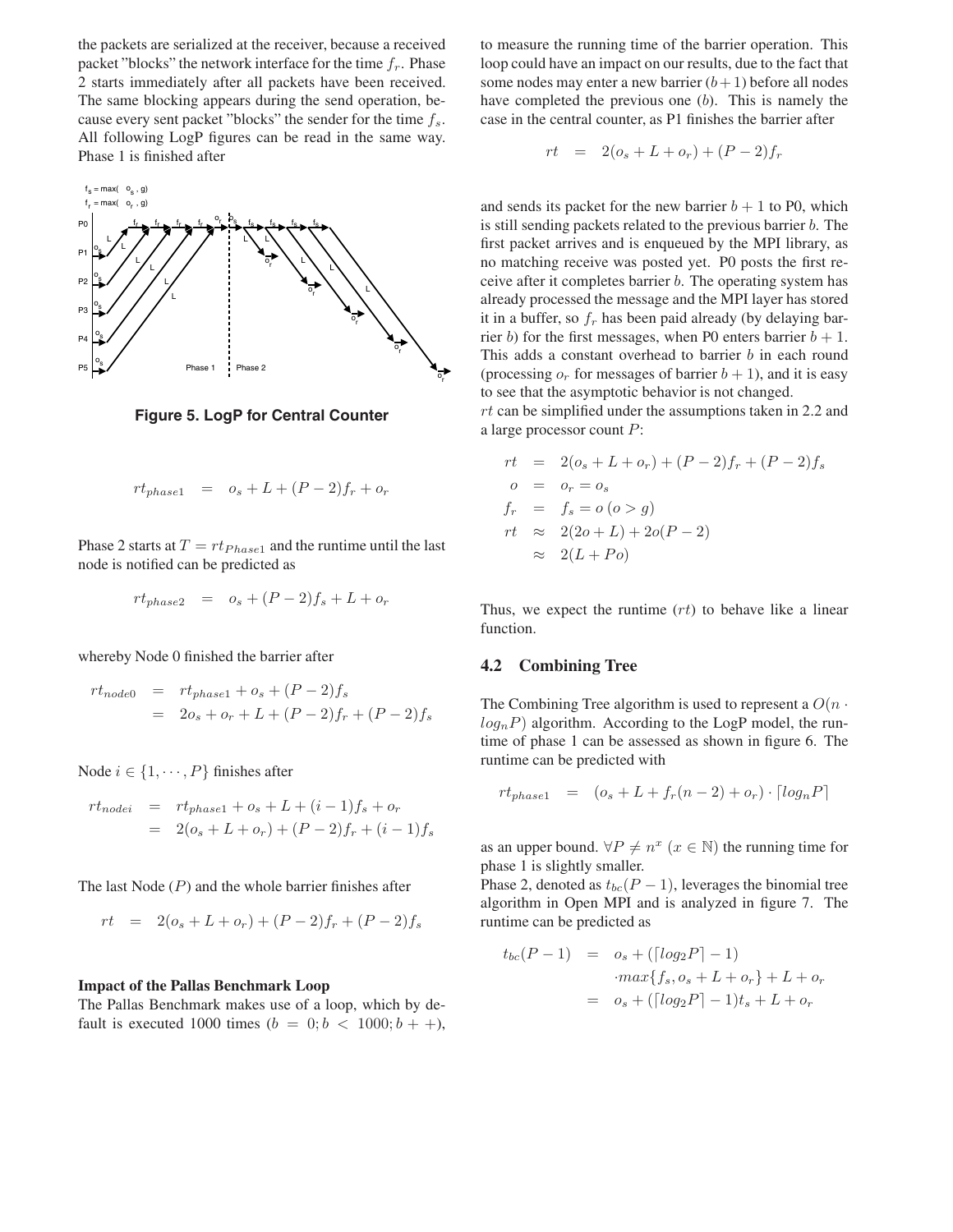

**Figure 6. LogP for Combining Tree (***n* = 3**)**



**Figure 7. LogP for the Broadcast Algorithm**

Thus, the whole runtime *rt* can be seen as

$$
rt = (o_s + L + f_r(n - 2) + o_r) \cdot \lceil log_n P \rceil + o_s
$$

$$
+ (\lceil log_2 P \rceil - 1)t_s + L + o_r
$$

*rt* can be simplified under the assumptions taken in 2.2 and a large processor count *P*:

$$
rt \approx (L + no) \cdot \lceil log_n P \rceil + \lceil log_2 P \rceil \cdot (2o + L)
$$

$$
\approx log_2 P \cdot (2o + L)
$$

The optimization of *rt* with the fitted values for the parameters *os*, *o<sup>r</sup>* and *L* states the existence of a global minimum for  $n = 4$ . This result is endorsed by the benchmarks shown in figure 8 and confirms the predictive power of the LogP model, as well as the correctness of the parameter assessment and the validity of our algorithmic analysis.

## **4.3 Tournament Barrier**

The Tournament Barrier is chosen to represent the class of  $O(log_2 P)$  algorithms which perform the last step of notifying all other nodes, typically by broadcasting to them.



**Figure 8. Measured** *rt* **Values**



**Figure 9. LogP for the Tournament Barrier**

The LogP prediction which is depicted in figure 9 can be described as (for  $\forall P = 2^j$  ( $j \in \mathbb{N}$ ), for all other *P*, the running time is slightly lower):

$$
rt = t_r \cdot \lceil log_2 P \rceil + t_{bc}(P - 1)
$$

The Binomial Tree is used again for broadcasting at the end:

$$
t_{bc}(P-1) = o_s + ( \lceil log_2 P \rceil - 1)t_r + L + o_r
$$

Assuming the usual simplifications

$$
rt = t_r \cdot \lceil log_2 P \rceil + o_s + (\lceil log_2 P \rceil - 1)t_s
$$

$$
+L + o_r
$$

$$
\approx (t_r + t_s) \cdot \lceil log_2 P \rceil + o_s + L + o_r
$$

$$
\approx 2(2o + L) \lceil log_2 P \rceil
$$

The matched functions and measured values are shown in figure 10.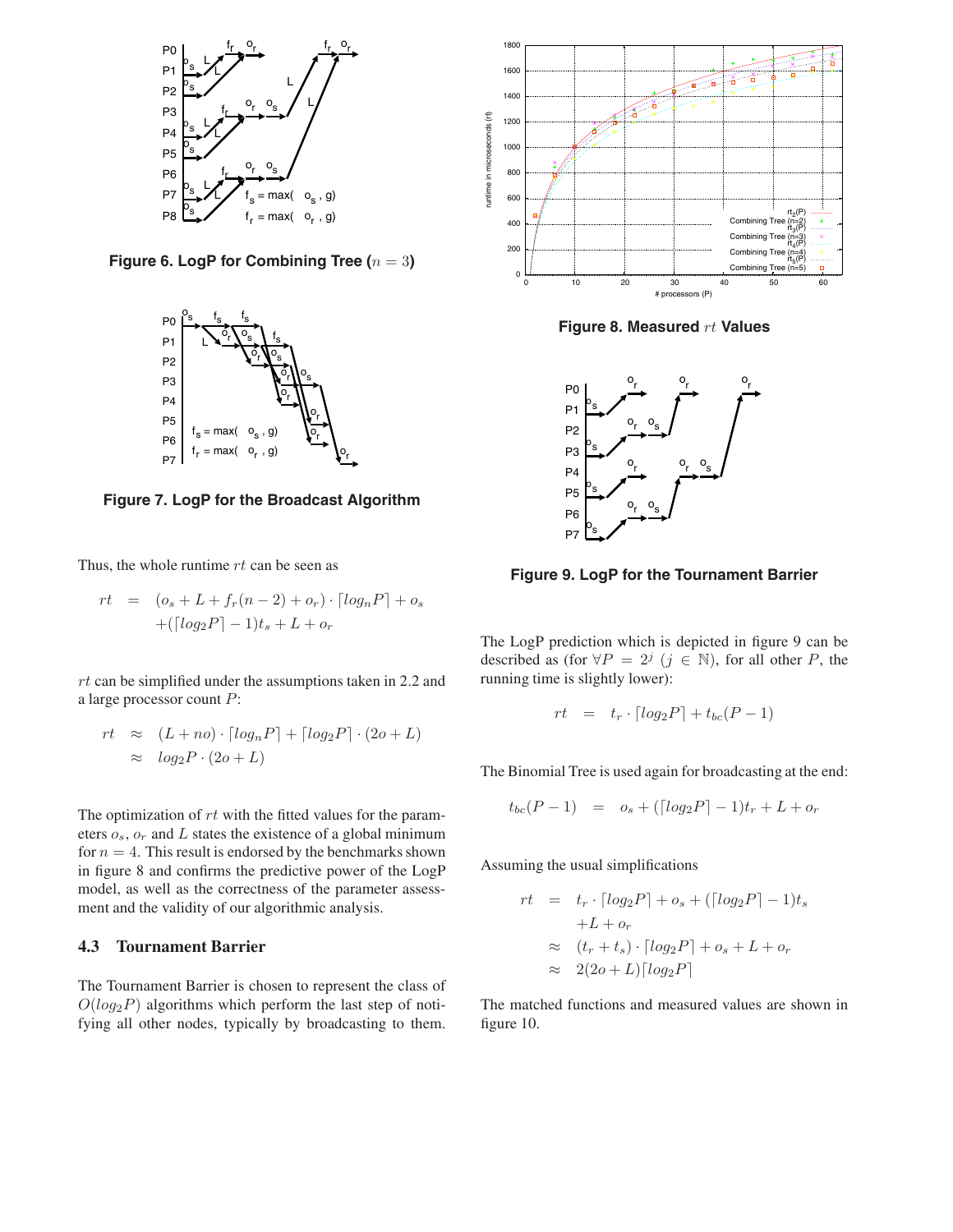

**Figure 10. Tournament Barrier**

#### **4.4 Dissemination Barrier**

The Dissemination Barrier, belonging to the complexity class  $O(log_2 P)$  of algorithms which do not need to go through a final broadcast phase, was previously proven to deliver an optimal solution to the barrier problem [10]. Thus, we reasonably expect this algorithm to provide the best results. The LogP modeling is shown in figure 11 and the runtime can be predicted with



**Figure 11. LogP for the Dissemination Barrier**

$$
rt \quad = \quad max\{t_r, t_s\} \cdot \lceil log_2 P \rceil
$$

With the usual simplifications, the runtime behaves asymptotically as follows

$$
rt = (2o + L) \cdot \lceil log_2 P \rceil
$$

The benchmark results and a fitted function for the upper bound are shown in figure 12. The running time increases



**Figure 12. Dissemination Barrier**

|  |  | <b>Table 1. Big Numbers of Processors</b> |
|--|--|-------------------------------------------|
|  |  |                                           |

| <b>Algorithm</b> | 128 nodes       | 256 nodes       |
|------------------|-----------------|-----------------|
| Central Counter  | $4594.50 \mu s$ | $4909.67 \mu s$ |
| Combining Tree   | $4009.79 \mu s$ | $4343.63 \mu s$ |
| Tournament       | $3642.54 \mu s$ | $4378.77 \mu s$ |
| Dissemination    | $1904.57 \mu s$ | $1977.12 \mu s$ |
| Open MPI         | $3559.88 \mu s$ | $4226.88 \mu s$ |

in steps, with each step bound to a successive power of two in the process count.

### **4.5 Comparison of the Different Algorithms**

We have shown in sections 4.1 to 4.4 that the LogP model is able to provide very accurate prediction on asymptotic behavior of barrier algorithms for systems complying with the model assumptions  $4$ . As expected, the Dissemination Algorithm delivers the best results and confirms itself as the optimal solution to the barrier problem on LogP compliant systems. All measured data up to 64 nodes is shown in figure 13. Some results of the benchmarks conducted on 128 and 256 nodes are shown in table 1. Open MPI means the native implementation which switches between a Central Counter and the Binomial Tree, but due to the big number of processors, the latter is used.

## **5 Conclusion**

This work has shown that on distributed memory systems which comply with the assumptions of the LogP model the Dissemination Algorithm represents an optimal solution to

<sup>&</sup>lt;sup>4</sup>the asymptotic standard error has been less than 5% for every fitting